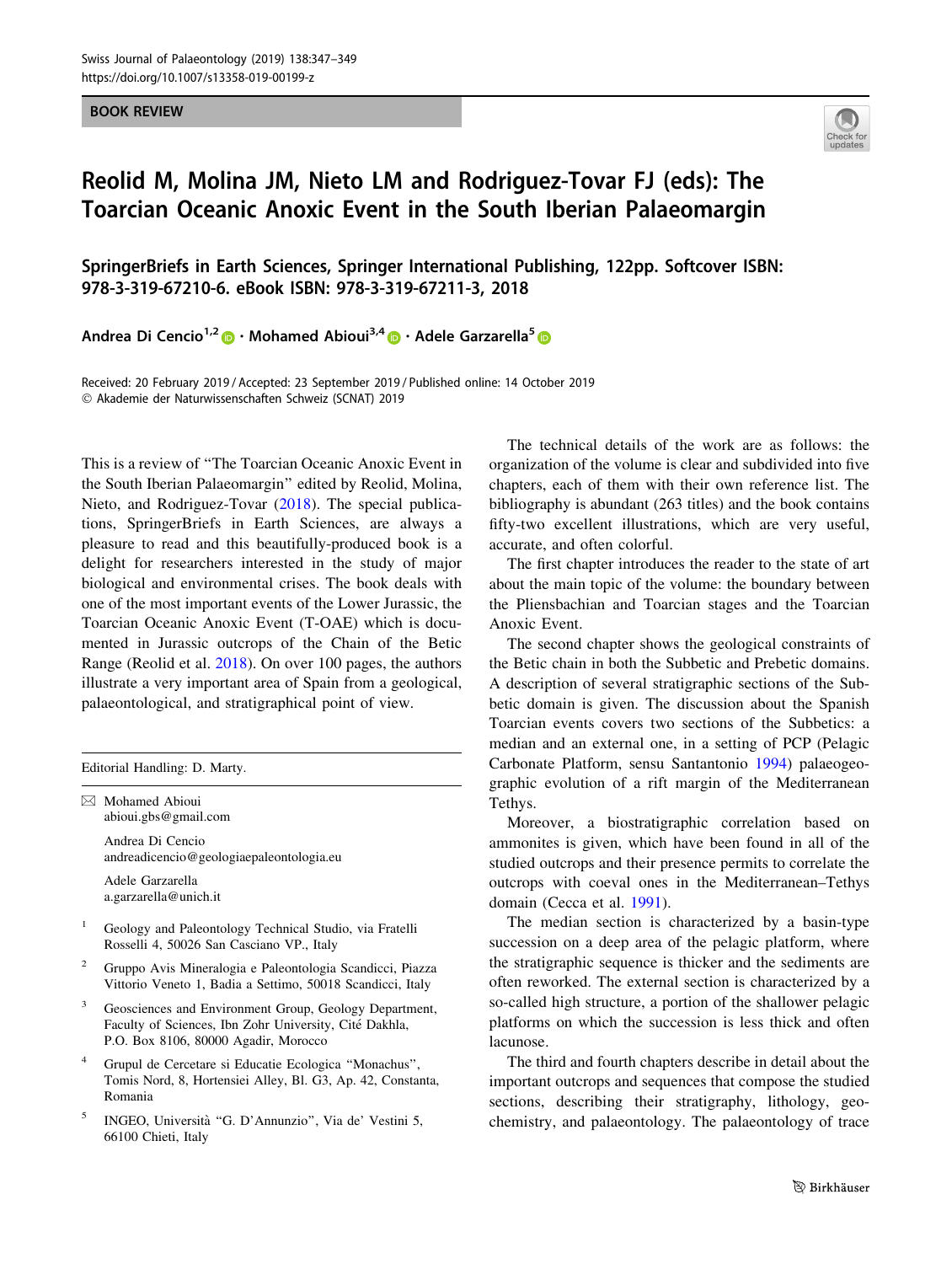fossils and microfossils is studied in detail. As the trace fossils represent remains of the living assemblage at the sea bottom during the Toarcian stage and record the variation in the ocean parameters before, during and after the anoxic event, their study may give important information on when the depletion in oxygen started and the return to normality occurred. In the fifth and last chapter, the conclusions about the completeness and importance of the boundary between the Pliensbachian and Toarcian stages and, mainly about the T-OAE sequence are given.

The book by Reolid et al. is very interesting and represents an important contribution to the study of the Pliensbachian–Toarcian boundary and the T-OAE. The described successions are very similar to coeval ones (Centamore et al. [1971](#page-2-0); Cresta et al. [1989\)](#page-2-0) in the Apennines in Central Italy. Together with an analog structural model, the same stratigraphic succession suggests that in every place of the Tethys–Mediterranean domain, the geological setting was the same, with only local and minor lateral variations.

We enjoyed reading all the chapters and only some minor comments are needed: the authors used terms such as Domerian (e.g., pages 7, 10, and 15) and Carixian (e.g., page 10) to sub-divide the Pliensbachian and the Middle Toarcian (e.g., pages 18 and 23), but actually these terms have not yet been officially accepted (Gradstein et al. [2004,](#page-2-0) [2012](#page-2-0)). The age of T-OAE was recently confirmed at 181.7 Ma by Satolli et al.  $(2018)$  $(2018)$ . On page 19, the term ''palynspastic restitutions'' should read ''Palinspastic restorations'' or ''Palinspastic reconstructions''. Finally, a detailed subject index at the end of the book is missing, which could help when looking for a keyword in T-OAE.

# Palaeontological considerations

To define the beginning of the Toarcian and the T-OAE, Reolid et al. [\(2018\)](#page-2-0) describe several stratigraphic sections: some of the external Subbetic chain (Fuente Vildriera, Cueva del Agua, La Cerradura) and some of the Median Subbetic chain (Iznallos, Arroyo Mingarrón). Several kinds of fossils have been found and studied. Each group of fossils has its importance and utility to define where and when a paleoenvironment was developed. Some considerations about two of the studied groups: ammonites for biostratigraphic correlations on the one hand and trace fossils for considerations about infaunal biodiversity and depletion in oxygen on the other hand.

# Ammonites and biostratigraphy

Continuous findings of ammonites have permitted the authors to create a biostratigraphic scheme that subdivides the sections based on their palaeontological content. This is the only way to correlate disconnected sections characterized by different lithologies (Di Cencio [2007\)](#page-2-0). Moreover, every section may, thus be correlated with the Biostratigraphic Standard Scheme (Cariou and Hantzpergue [1997](#page-2-0); Gradstein et al. [2004](#page-2-0), [2012\)](#page-2-0).

A biostratigraphic scheme for the Lower Toarcian is proposed by Reolid et al. The authors subdivide the Lower Toarcian into the Polymorphum and Serpentinus ammonite biozones. The same biostratigraphic succession is proposed for both the external and median Subbetic chains. The use of this biostratigraphic sequence is explained below.

The Polymorphum biozone has been used for the bottom of the Toarcian stage in the Mediterranean ammonite biozonation (Cariou and Hantzpergue [1997;](#page-2-0) Venturi [1999](#page-2-0); Di Cencio [2007\)](#page-2-0). The Serpentinus biozone is the second Toarcian stage zone in the North-European Domain (Cariou and Hantzpergue [1997;](#page-2-0) Pinard et al. [2014;](#page-2-0) Weis et al. [2018](#page-2-0)). The North-European biostratigraphic scale is commonly used as Standard Biostratigraphic Scale (Gradstein et al. [2004\)](#page-2-0), while the Mediterranean scheme has a local application. Both scales show a perfect correlation (Cariou and Hantzpergue [1997\)](#page-2-0). Recently, a new correlation was established between Tethyan and Boreal ammonitic biozonations (Gradstein et al. [2012,](#page-2-0) p. 764), in which Tethyan ammonite biozonation corresponds to the Standard Biostratigraphic Scale of Gradstein et al. ([2004\)](#page-2-0). Reolid et al. use a sort of mixed biozonation with a local validity that is correlated with the standard scheme (Sandoval et al. [2012](#page-2-0)).

# Trace fossils and palaeobiodiversity of the Toarcian sea bottom

In every studied section, on both Subbetic sections described, several ichnogenera have been recognized and are described. They show a large variation in size and they are over-imposed on each other, indicating a very important palaeobiodiversity inside the infaunal community. Often trace fossils are connected with hummocky cross stratification (HCS) and they are observable on the lower side of turbiditic layers. In other case, trace fossils are recognizable inside the entire thickness of strata. In some sections, they disappear in correspondence with the T-OAE interval, then they gradually re-occur, maybe when the paleoenvironmental conditions (oxygen content) permitted the life to recover. We have chosen this palaeontological association to underline the palaeobiological crisis and the